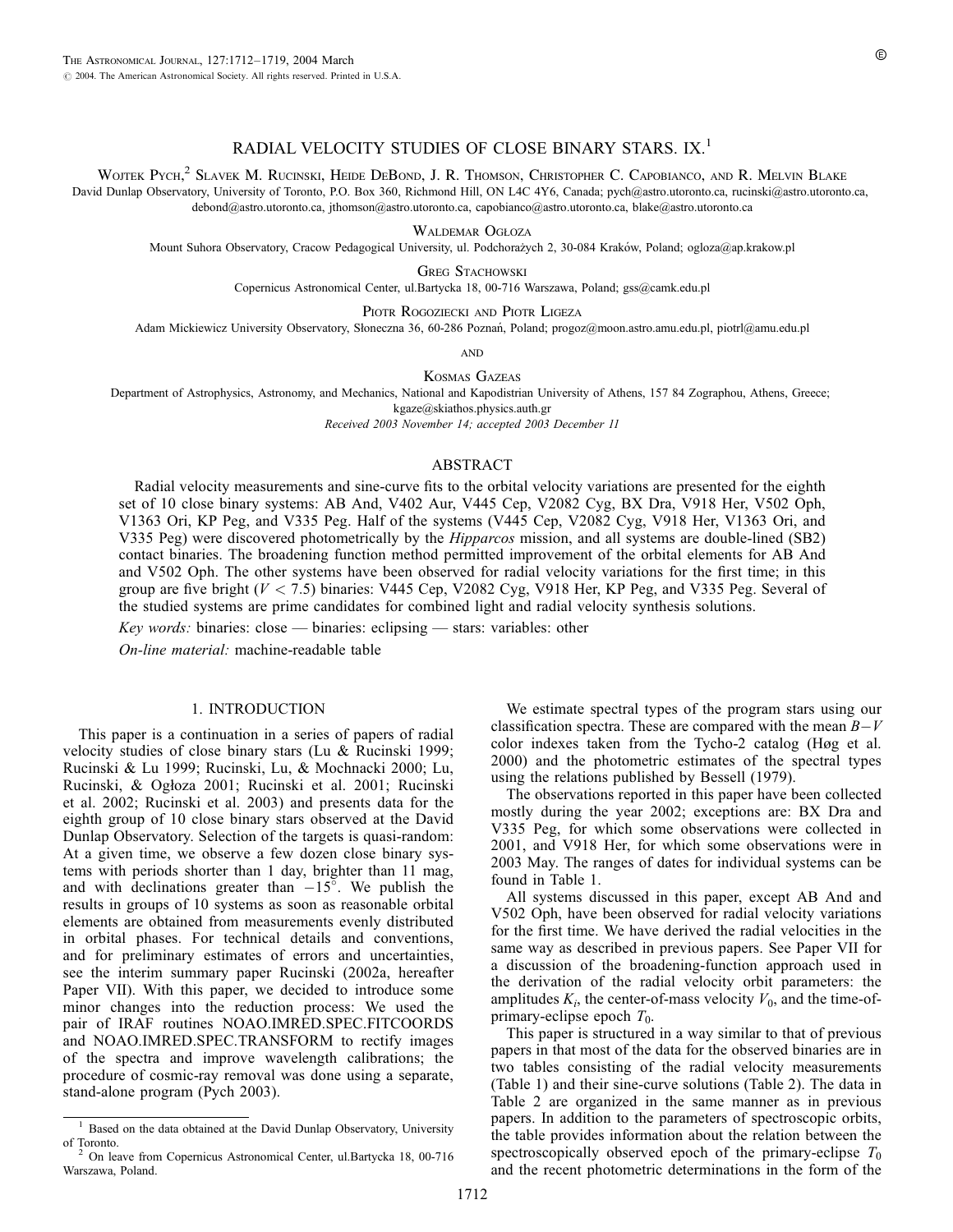TABLE 1 DDO Observations of the Eighth Group of 10 Close Binary Systems

| $HJD -2,400,000$ | Phase  |                | $\Delta V_1$ | V,        | $\Delta V_2$ |  |  |  |  |  |
|------------------|--------|----------------|--------------|-----------|--------------|--|--|--|--|--|
| AB And           |        |                |              |           |              |  |  |  |  |  |
|                  | 0.1749 | $-2356$        | $-0.7$       | 94.5      | 6.0          |  |  |  |  |  |
|                  | 0.2126 | $-2517$        | 2.3          | 98.8      | $-0.4$       |  |  |  |  |  |
|                  | 0.2451 | $-260.6$       | $-0.2$       | 99.8      | $-2.9$       |  |  |  |  |  |
|                  | 0.5896 | $97.0^{\circ}$ | 0.2          | $-1117^a$ | $-146$       |  |  |  |  |  |

Nores.—Table 1 is presented in its entirety in the electronic edition of the Astronomical Journal. A portion is shown here for guidance regarding its form and content. Velocities are expressed in km s<sup>-1</sup>. The deviations  $\Delta V_i$  are relative to the simple sine-curve fits to the radial velocity data. Observations leading to entirely unseparable broadening- and correlation-function peaks are marked by ellipses; these observations may eventually be used in more extensive modeling of broadening functions.

<sup>a</sup> The data given 0.5 weight in the orbital solution.

 $O - C$  deviations for the number of elapsed periods E. It also contains our new spectral classifications of the program objects. Section 2 of the paper contains brief summaries of previous studies of individual systems and comments on the new data. Figures 1–3 show the radial velocity data and solutions. Figure 4 shows the BFs for all systems; the functions have been selected from among the best-defined ones around the orbital phase of 0.25 using the photometric system of phases counted from the deeper eclipse.

#### 2. RESULTS FOR INDIVIDUAL SYSTEMS

# 2.1. AB And

Photometric variability of AB And was discovered by Guthnick & Prager (1927). Oosterhoff (1930) gave a photometric ephemeris. Twenty years later, Oosterhoff (1950) reported discovery of the period variation. Since that time, AB And became a target of numerous photometric investigations. On the basis of the photoelectric observations, Landolt (1969) determined the spectral type of K2 V. He also noted asymmetries in the light curve. The asymmetries have been explained in Bell, Hilditch, & King (1984) and Djurasevic, Rovithis-Livaniou, & Rovithis (2000) by a model with photospheric spots. Demircan et al. (1994) suggested that observed period variability may be a result of the orbital motion in a wide triple system. The third body should be a white dwarf in such a case. Strömgren photometry presented by Rucinski  $\&$ Kaluzny (1981) suggested the spectral type of AB And to be G5.

The first spectroscopic observations of this object were published by Struve et al. (1950). AB And was then classified

TABLE 2 Spectroscopic Orbital Elements

| Name      | Spectral Type  | Other Names | $V_0$          | $K_1(K_2)$   | $\epsilon_1$ ( $\epsilon_2$ ) | $T_0 - 2,400,000$<br>$(O - C)(d) [E]$ | $P$ (days)<br>$[(M_1 + M_2) \sin^3 i]$ | q         |
|-----------|----------------|-------------|----------------|--------------|-------------------------------|---------------------------------------|----------------------------------------|-----------|
| AB And    | EW/W           | SAO 73069   | $-27.53(0.67)$ | 130.32(1.17) | 5.13                          | 52,503.0443(4)                        | 0.3318919                              | 0.560(7)  |
|           | G8V            | HIP 114508  |                | 232.88(0.83) | 8.20                          | $-0.0105$ [-2957]                     | 1.648(20)                              |           |
| V402 Aur  | EW/W           | HD 282719   | $+40.82(0.93)$ | 41.94(0.83)  | 4.33                          | 52,448.9698(16)                       | 0.603491                               | 0.201(6)  |
|           | F2V            | HIP 23433   |                | 208.98(2.17) | 13.46                         | $+0.0008$ [371]                       | 0.988(27)                              |           |
| V445 Cep  | EW/A           | HD 210431   | $+40.69(0.95)$ | 20.33(0.85)  | 4.57                          | 52,470.5847(21)                       | 0.448776                               | 0.167(10) |
|           | A2V            | HIP 109191  |                | 122.08(2.04) | 11.55                         | $+0.0072$ [8847]                      | 0.134(6)                               |           |
| V2082 Cyg | EW/A:          | HD 183752   | $-34.12(0.58)$ | 33.16(0.51)  | 2.85                          | 52,466.1122(17)                       | 0.714084                               | 0.238(5)  |
|           | F2V            | HIP 95833   |                | 139.38(0.99) | 6.75                          | $-0.0249$ [5554]                      | 0.380(7)                               |           |
| BX Dra    | EW/A           | HIP 78891   | $-26.11(3.43)$ | 80.01(2.46)  | 8.87                          | 52,248.2984(34)                       | 0.579027                               | 0.289(16) |
|           | F0IV-V         |             |                | 276.39(6.37) | 23.90                         | $+0.0006$ [6473]                      | 2.72(16)                               |           |
| V918 Her  | EW/W           | HD 151701   | $-25.72(0.74)$ | 53.93(0.49)  | 3.45                          | 52,555.8419(14)                       | 0.57481                                | 0.271(5)  |
|           | A7V            | HIP 82253   |                | 199.37(1.72) | 10.43                         | $+0.0253$ [7055]                      | 0.968(21)                              |           |
| V502 Oph  | EW/W           | HD 150484   | $-42.56(0.85)$ | 82.71(1.03)  | 6.38                          | 52,452.7492(7)                        | 0.45339                                | 0.335(9)  |
|           | G0V            | HIP 81703   |                | 246.70(1.00) | 6.89                          | $-0.0500$ [8718]                      | 1.679(22)                              |           |
| V1363 Ori | EW/A           | HD 289949   | $+37.89(2.02)$ | 44.88(2.46)  | 16.32                         | 52,592.4999(20)                       | 0.431921                               | 0.205(15) |
|           | F <sup>a</sup> | HIP 23809   |                | 219.30(4.18) | 21.62                         | $+0.0196$ [9475]                      | 0.825(45)                              |           |
|           | EW/A           | HD 204215   | $+ 5.52(1.03)$ | 72.84(1.05)  | 6.20                          | 52,504.9303(21)                       | 0.727203                               | 0.322(10) |
|           | A2V            | HIP 105882  |                | 226.43(4.10) | 18.18                         | $+0.0214$ [5507]                      | 2.020(86)                              |           |
| V335 Peg  | EW/A:          | HD 216417   | $-15.41(0.43)$ | 44.61(0.27)  | 2.47                          | 52,330.1642(15)                       | 0.810720                               | 0.262(4)  |
|           | F5V            | HIP 112960  |                | 170.56(1.77) | 12.54                         | $-0.1590$ [4724]                      | 0.837(21)                              |           |

Notes.—The spectral types given in the second column are all new and relate to the combined spectral type of all components in a system. The convention of naming the binary components in this table is that the more massive star is marked by the subscript "1" so that the mass ratio is defined to be always  $q \le 1$ . Figs. 1– 3 should help identify which component is eclipsed at the primary minimum. The standard errors of the circular solutions in the table are expressed in units of last decimal places quoted; they are given in parantheses after each value. The center-of-mass velocities  $(V_0)$ , the velocity amplitudes  $(K_i)$ , and the standard unit-weight errors of the solutions  $(\epsilon)$  are all expressed in kilometers per second. The spectroscopically determined moments of primary minima are given by  $T_0$ ; the corresponding  $O - C$  deviations (in days) have been calculated from the most recent available ephemerides, as given in the text, using the assumed periods and the number of epochs given by [E]. The values of  $(M_1 + M_2) \sin^3 i$  are in solar mass units.

V1363 Ori: early to mid F type.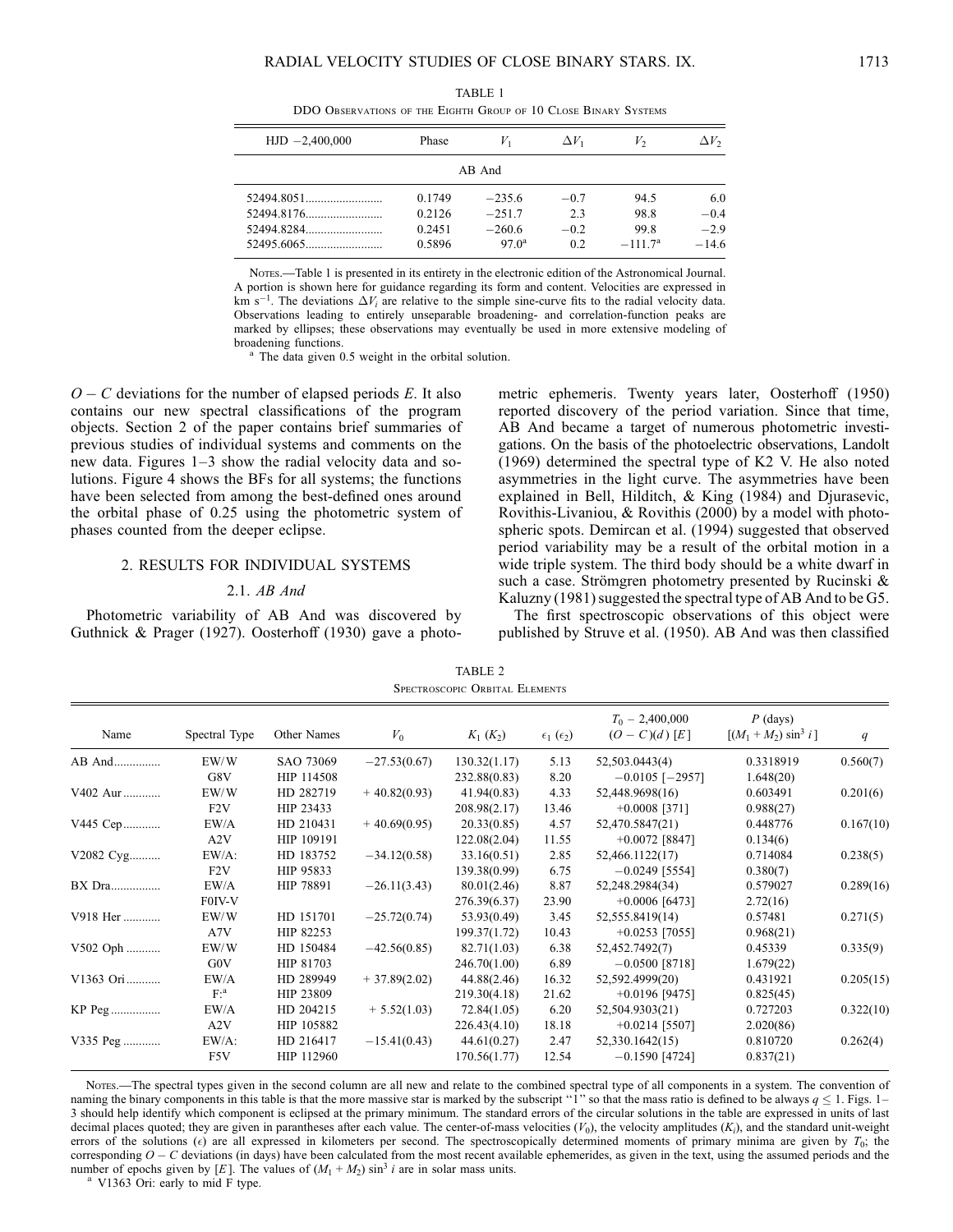

Fig. 1.—Radial velocities of the systems AB And, V402 Aur, V445 Cep, and V2082 Cyg plotted in individual panels vs. the orbital phases. All four systems are contact binaries. V445 Cep and V2082 Cyg are A-type contact systems, while AB And and V402 Aur are W-type contact systems. The lines give the respective circular-orbit (sine-curve) fits to the radial velocities. The circles and triangles in this and the next two figures correspond to components with velocities  $V_1$  and  $V_2$ , respectively, as listed in Table 1. The component eclipsed at the minimum corresponding to  $T_0$  (as given in Table 2) is the one that shows negative velocities for the phase interval 0.0–0.5. The open symbols indicate observations contributing half-weight data in the solutions. Short marks in the lower parts of the panels show phases of available observations that were not used in the solutions because of the blending of lines. All panels have the same vertical range  $-350$  to +350 km s<sup>-1</sup>.

as a W UMa star with spectral type G5. The radial velocities of the components were measured in this investigation in only seven spectra; therefore, this result was rather preliminary. The results were  $V_0 = -45$  km s<sup>-1</sup>,  $K_1 = 165$  km s<sup>-1</sup>, and  $K_2 = 265$  km s<sup>-1</sup>. An extensive discussion on the system with the combined light and radial velocity solution was presented by Hrivnak (1988), who classified the spectral type of AB And to be G5 V. Radial velocity curves obtained by Hrivnak (1988) were modified to include proximity effects. The measured radial velocities gave the following orbital parameters:  $V_0 =$  $-24.6 \pm 0.9$  km s<sup>-1</sup>,  $K_1 = 115.7 \pm 0.7$  km s<sup>-1</sup>, and  $K_2 =$  $235.7 \pm 1.5$  km s<sup>-1</sup>.

For the preliminary moment of eclipse  $T_0$ , as referred to in Table 2, we used the moment of Pribulla et al. (2002). Similar to the previous researchers, we find the system to be a W-type contact binary. Our spectral type, G8 V, is slightly later than most of the previous determinations. AB And has relatively red color index  $B-V = 0.925$ , which corresponds to the spectral type K2. Spots in the photospheres of the system components may be a possible explanation of the spectral type discrepancy. The broadening functions of both system components are well defined and radial velocities are measured precisely. We note a difference in the center-of-mass velocity of the system between our estimate,  $V_0 = -27.5 \pm 0.7$  km s<sup>-1</sup>, and the result presented by Hrivnak (1988). In addition, the amplitude of radial velocity of the less massive component obtained by Hrivnak (1988) was smaller than our result,  $K_1 = 130.3$  km s<sup>-1</sup>, possibly because Hrivnak (1988) used the cross-correlation method which—in our experience frequently underestimates the velocity amplitudes.

The *Hipparcos* parallax,  $8.34 \pm 1.48$  mas, gives the distance of  $120 \pm 20$  pc. The observed proper motion is moderately large (Høg et al. 2000), resulting, for the assumed distance, in tangential velocities of  $V_{\text{RA}} = 109$  km s<sup>-1</sup> and  $V_{\text{decl}} =$  $-53$  km s<sup>-1</sup> and the combined spatial velocity of  $V = 74$  km s<sup>-1</sup>. Because the observed variability of the period and of  $V_0$  can be interpreted as an influence of a companion, the parallax may be incorrect; the large error is consistent with that. The direct, parallax-based estimate of  $M_V = 4.1 \pm 0.4$  only marginally agrees with the one from the absolute-magnitude calibration (Rucinski & Duerbeck 1997),  $M_V$  (cal) = 5.0; however,  $V_{\text{max}} = 9.5$  is also poorly defined, partly because of the spots and partly because of the small number of calibrated light curves even for this popular system.

The masses of the components are very well defined,  $M_1$  $\sin^3 i = 1.06$   $M_{\odot}$  and  $M_2 \sin^3 i = 0.59$   $M_{\odot}$ , and are surprisingly large for components of a G8/K2 contact system. We have seen a very similar situation in AH Vir (Lu & Rucinski 1993), which is also a system consisting of massive but unusually cool components. It is very likely that the strong magnetic activity of AB And and AH Vir may have something to do with this anomaly.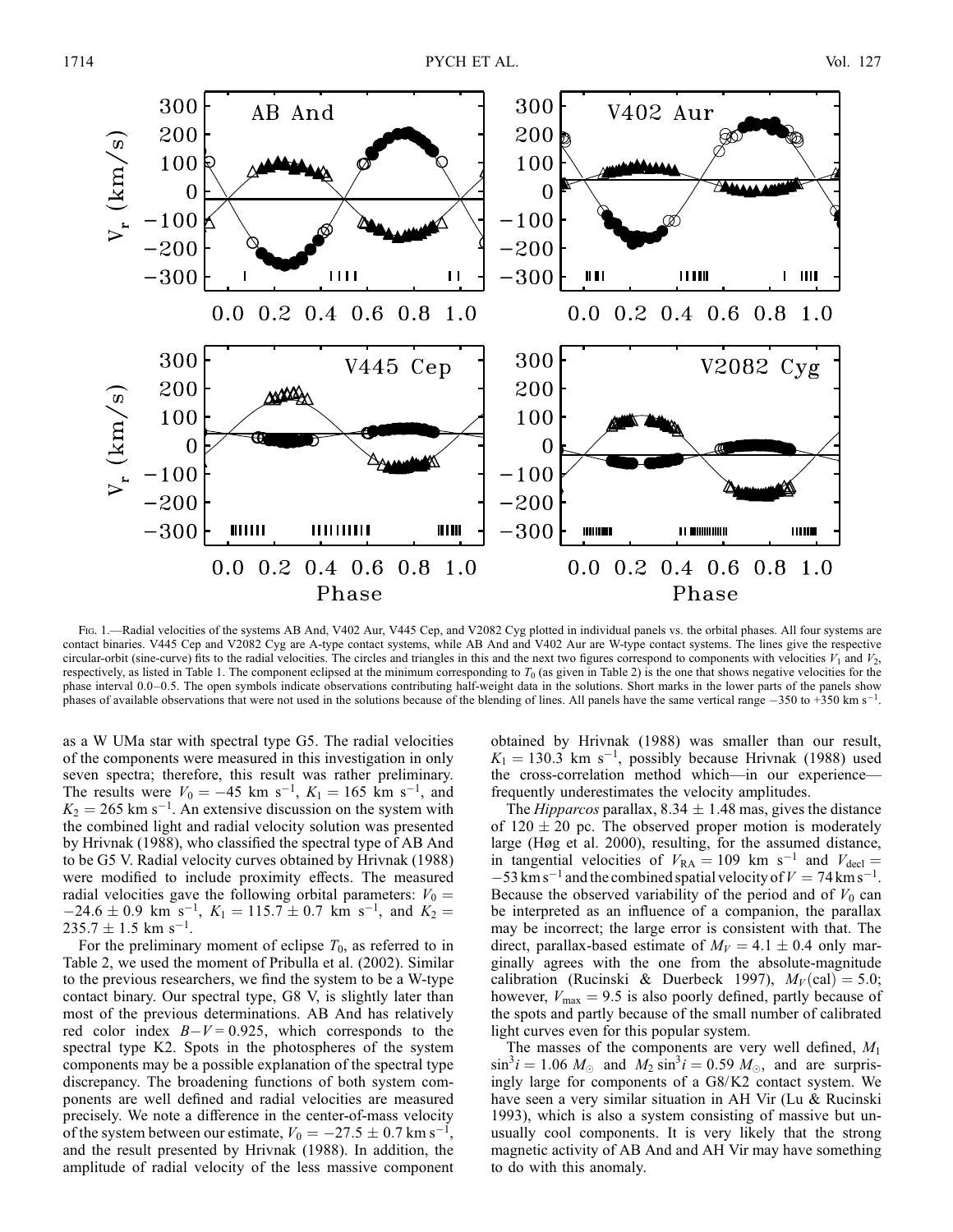

Fig. 2.—Same as Fig. 1, but with the radial velocity orbits for the systems BX Dra, V918 Her, V502 Oph, and V1363 Ori. BX Dra and V1363 Ori are A-type contact systems, while V918 Her and V502 Oph are W-type contact systems.

#### 2.2. V402 Aur

V402 Aur was discovered as a variable by Oja (1991) during an UBV photometric survey of astrometric standard stars. The light curve and ephemeris were published 3 years later (Oja 1994). The spectral type derived from Henry Draper Extension Charts is F0 (Nesterov et al. 1995). Spectral type in the SIMBAD database is F2. The spectral type corresponding to  $B-V = 0.40$  derived from the Tycho-2 catalog (Høg et al. 2000) is F3-4. Our new spectral type is F2V.

The mass ratio is small,  $q = 0.20$ . Similar depths of the eclipses and the well-defined broadening functions strongly suggest that V402 Aur is a contact binary of the W type (with the assumed moment of the primary eclipse, as referred to in Table 2 of Pribulla et al. 2002). The small sum of the masses for an early-F system,  $(M_1 + M_2) \sin^3 i = 0.99 \pm 0.03 M_{\odot}$ , is consistent with the small photometric amplitude of 0.17 mag, both being due to the low inclination of the orbit.

## 2.3. V445 Cep

Variability of V445 Cep was discovered by Hipparcos. The full amplitude of the *Hipparcos* light curve is only 0.03 mag. The star has an abnormally blue color index for its period (Rucinski 2002b), which raised the suspicion that the pulsations are the source of the observed photometric variability. Our radial velocity observations confirm the binary nature of the system, but with the period equal to twice the Hipparcos period. We adjusted the preliminary *Hipparcos*  $T_0$  by one quarter forward of the light maximum to  $T_0 = 2,448,500.1146$ .

The mass ratio of V445 Cep,  $q = 0.17 \pm 0.01$ , is small. We also find a very small value of  $(M_1 + M_2) \sin^3 i =$  $0.134 \pm 0.006$   $M_{\odot}$ . This result, together with small photometric amplitude, suggests a small inclination angle of the orbit. The system seems to be a contact binary, but small amplitudes of radial velocities and photometric variability make it difficult to derive the orbital parameters.

The results of low-resolution spectroscopic observations were presented by Grenier et al. (1999). The star was classified as A2 V. The radial velocity of the whole system  $V_r =$ 38.6  $\pm$  9.6 km s<sup>-1</sup> is in a good agreement with our  $V_0$  =  $40.69 \pm 0.95$  km s<sup>-1</sup>.

The color index  $B-V = 0.123$  was found in the Tycho-2 catalog (Høg et al. 2000). This corresponds to a spectral type A4. Our spectral type is A2 V. The system is bright,  $V_{\text{max}} =$ 6:82, which, together with the Hipparcos parallax, gives  $M_V = 1.58 \pm 0.13$ . Thus, this is one of the best-determined luminosities for an A spectral-type contact binary.

## 2.4. V2082 Cyg

This star was listed as a variable candidate by Hoffleit (1979). Its variability was confirmed by Hipparcos. The light curve from *Hipparcos* has a small amplitude of only 0.05 mag and similar depths of the eclipses. We used the Hipparcos data for the preliminary  $T_0$ .

The spectral type of V2082 Cyg in the SIMBAD database is F0, while our spectral type is F2V.  $B-V = 0.313$  from the Tycho-2 catalog (Høg et al. 2000) corresponds to the spectral type F1. V2082 Cyg is most probably an A-type contact binary,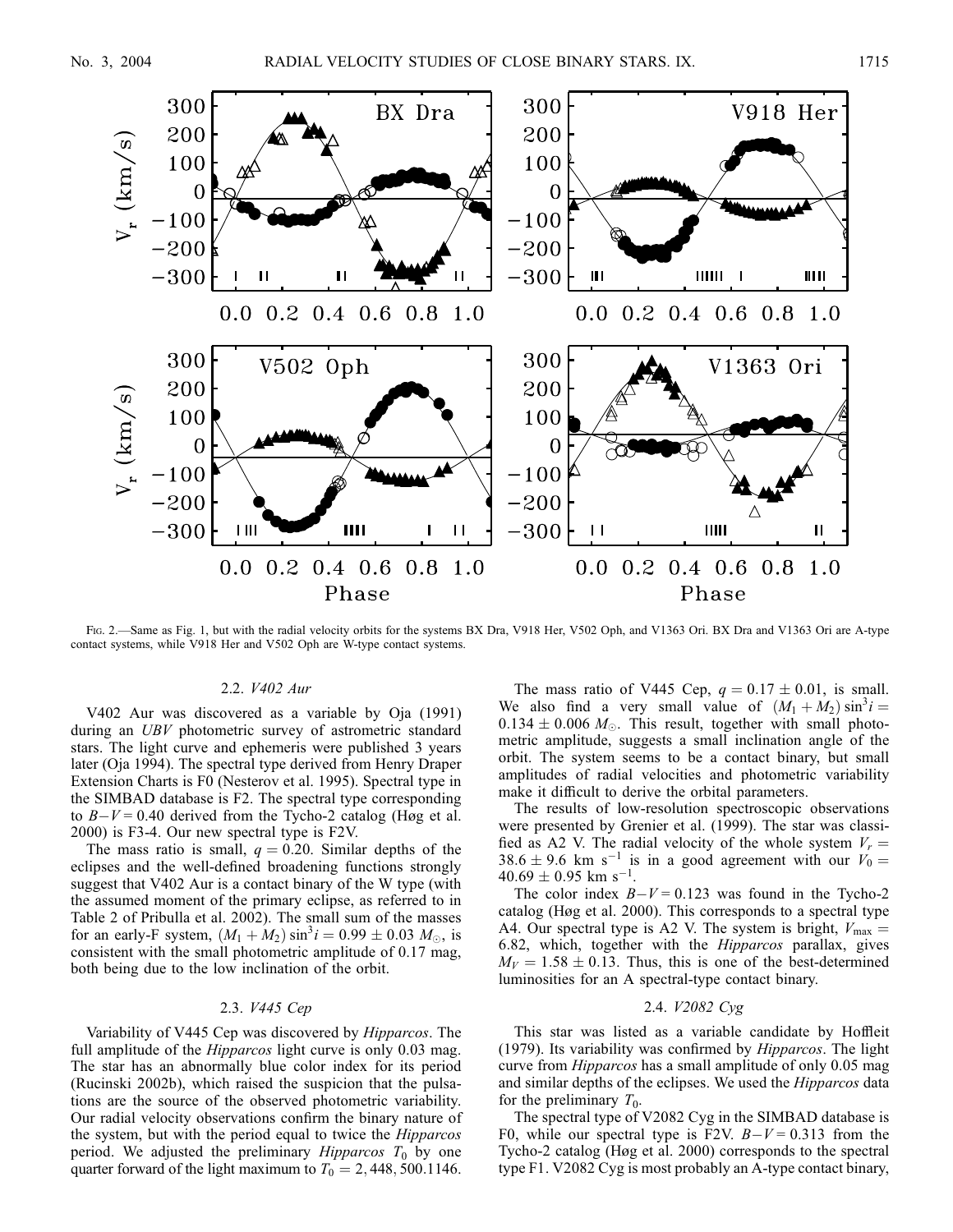

FIG. 3.—Same as Fig. 1, but with the radial velocity orbits for the systems KP Peg and V335 Peg. Both systems are A-type contact binaries.

although the secondary component is faint (the relative luminosity from the broadening function,  $L_2 = 0.10 \pm 0.02$ ), so that we cannot exclude a semidetached configuration. The system must be viewed at a very low inclination angle, which would explain the small photometric and radial velocity amplitudes, leading to poorly resolved broadening functions, with the partly merged signatures of both components (see Fig. 4).

The absolute magnitude based on the Hipparcos parallax and the adopted  $V_{\text{max}} = 6.64$  is  $M_V = 1.85 \pm 0.12$ . It agrees well with the RD97 calibration,  $M_V(\text{cal}) = 1.71$ . The proper motion, especially in declination, is large (Høg et al. 2000), resulting, for the assumed distance, in the combined spatial velocity of  $V = 54$  km s<sup>-1</sup>.

The radial velocity of the system was previously measured at low resolution by Shajn (1951) on three occasions. The author noticed that the radial velocity of this star is variable.

#### 2.5. BX Dra

BV 228 (BX Dra) was discovered to be a variable star by Strohmeier (1958). Strohmeier et al. (1965) classified the star as an RR Lyrae type variable. Some doubt as to this classification and hints about the binary nature of the star based both on spectroscopy and photometry were presented by Smith (1990). The author, in a photometric survey of variable stars, found a new period and changed the classification to an elliptical variable. Independently, Agerer & Dahm (1995) presented a light curve and classified BX Dra as an  $\beta$  Lyrae type variable. Nevertheless, Solano et al. (1997) still regarded

it as a RR Lyrae variable, although they have found some other stars to be incorrectly classified as RR Lyrae variables in the General Catalogue of Variable Stars (Kholopov et al. 1985-1988). SIMBAD still lists this star as a variable star of RR Lyrae type. The spectral type of BX Dra in the SIMBAD database is A3.

We found that the variable is definitely a contact binary of the A type. The color index  $B-V = 0.352$  from the Tycho-2 catalog (Høg et al. 2000) corresponds to the spectral type of F2. Our spectral type is F0IV-V. The star is one of the faintest in our sample ( $V_{\text{max}} = 10.5$ ) and the broadening functions are noisy and show undesirable baseline slopes (see Fig. 4). However, because the radial velocity amplitudes are relatively large, this object may deserve further photometric and spectroscopic investigations.

The radial velocity has been measured by Layden (1994) at low resolution,  $V_r = 75 \pm 30$  km s<sup>-1</sup>. The radial velocity was also measured again by Solano et al. (1997), and the result  $V_r = -24 \pm 3$  km s<sup>-1</sup>, is in agreement with our result  $V_r =$  $-26.11 \pm 3.43$  km s<sup>-1</sup> within the respective errors. The moment of the primary eclipse referred to in Table 2 was taken from the Hipparcos catalog.

#### 2.6. V918 Her

Variability of this star was discovered by Hipparcos. The spectral type of this star in the SIMBAD database is A2. Grenier et al. (1999) classified its spectrum as A5 V. Our spectral classification of V918 Her is A7 V. The  $B-V$  index from the Tycho-2 catalog (Høg et al. 2000) is 0.249 and corresponds to a spectral type A8/9 V, which may indicate some reddening.

The radial velocity of the system measured by Grenier et al. (1999),  $V_r = -33.9 \pm 7.2$  km s<sup>-1</sup>, is different from our result of  $V_r = -25.72 \pm 0.74$  km s<sup>-1</sup>.

We find the object to be an A-type contact binary. Otherwise the system is rather inconspicuous, but is bright,  $V_{\text{max}} = 7.30$ , and thus was included in the magnitude-limited sample of Rucinski (2002b). We have adopted  $T_0$  from the Hipparcos catalog.

#### 2.7. V502 Oph

V502 Oph was discovered to be an eclipsing binary by Hoffmeister (1935). The first ephemeris based on visual observations was published by Lause (1937). Over the years, the star has been the subject of numerous investigations. The light curve of the system is not stable and the orbital period was found to undergo a change in the years 1955–1966 (Binnendijk 1969). The period is successively decreasing, but the rate of the change observed in the years 1989–2003 has not been constant (J. M. Kreiner 2003, private communication). For Table 2, we adopted  $T_0$  from the *Hipparcos* catalog. We found however, that the orbital period from the *Hipparcos* catalog definitely does not fit our spectral data. We established that the period which fits our data best is 0.453390 days and this period was used for calculating the orbital elements in Table 2.

Observations of V502 Oph with the VLA revealed that it is a binary radio source (Hughes & McLean 1984). Since W UMa type systems usually show low radio activity (Rucinski 1995), this may suggest the existence of an optically undetected companion to the eclipsing binary system (Hughes & McLean 1984). The presence of a late-type tertiary component was in fact noticed in the spectrum of V502 Oph by Hendry & Mochnacki (1998).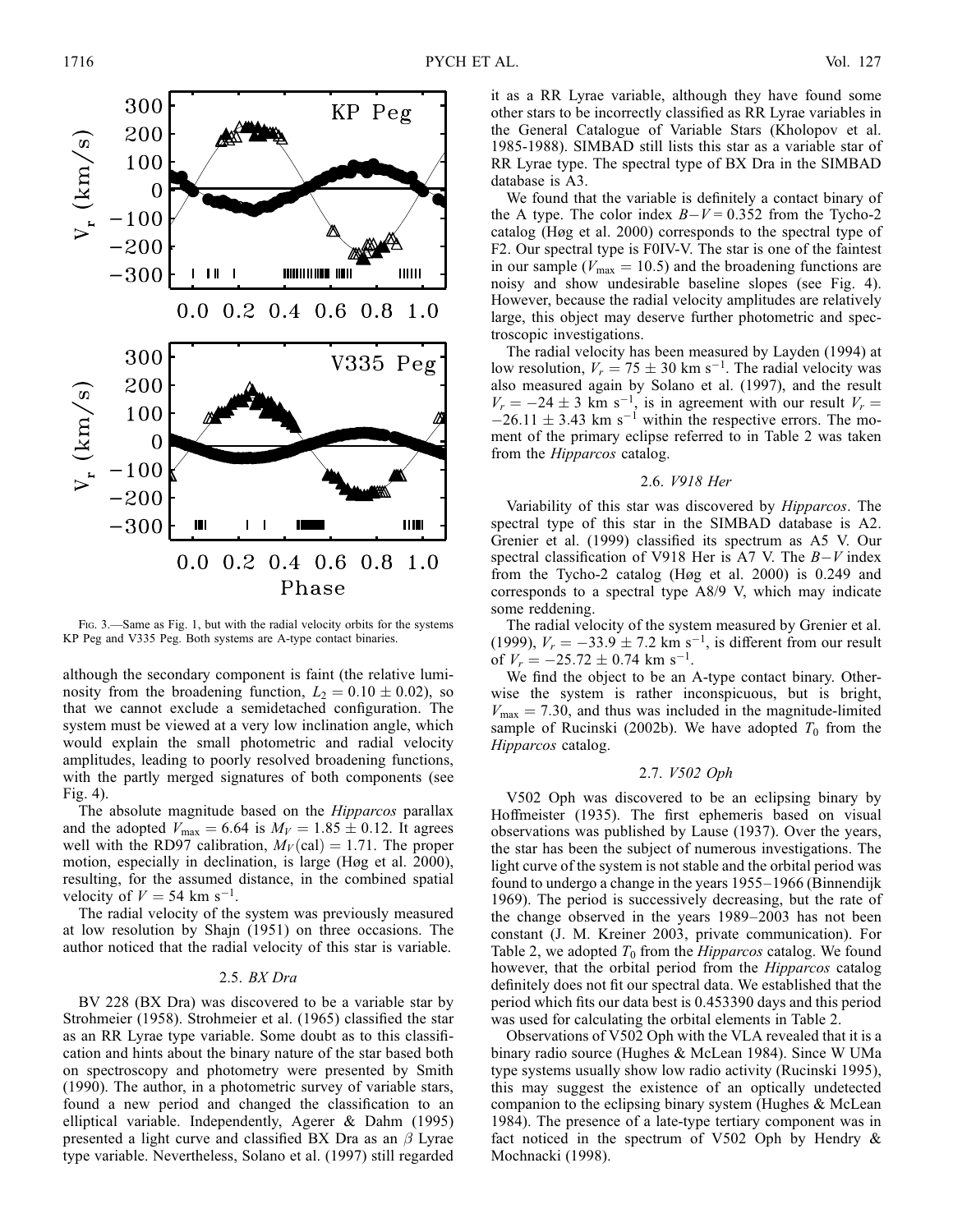

Fig. 4.—Broadening functions (BFs) for all binary systems of this group; all for orbital phases around 0.25, as in similar figures in the previous papers.

The pioneering investigation on the radial velocity orbit of this W UMa type variable was done by Gratton (as described in Struve & Gratton 1948). The derived orbit elements based on these old observations,  $V_r = -37$  km s<sup>-1</sup>,  $K_1 = 95$  km s<sup>-1</sup>, and  $K_2 = 235$  km s<sup>-1</sup>, are surprisingly close to the values presented in Table 2. Radial velocity measurements presented later by Struve & Zebergs (1959) generally supported earlier results; the  $-13$  km s<sup> $-1$ </sup> shift in

the mass-center velocity was considered insignificant in view of the low accuracy of the measurements. The spectra of the components were classified as G1 V for the primary and F9 V for the secondary component, reflecting the fact that this is a W-type contact system with a slightly hotter secondary.

The spectral type in the SIMBAD database is  $G2 V+$ .... The spectral type of V502 Oph based on the Tycho-2 color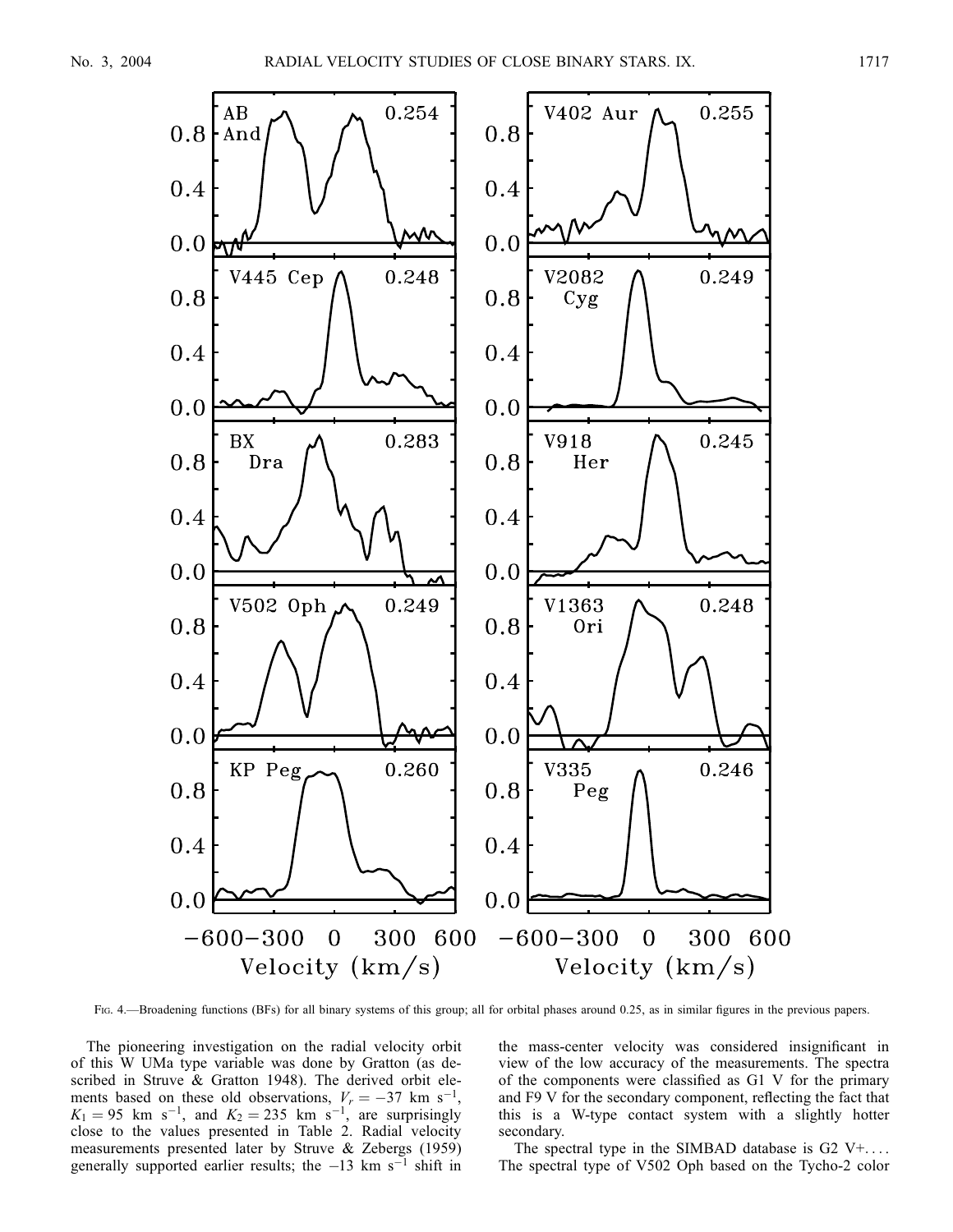index (Høg et al. 2000),  $B-V = 0.615$ , is G1, which is close to G0 V found by us.

## 2.8. V1363 Ori

The variability of V1363 Ori was discovered by Hipparcos. The spectral type derived from Henry Draper Extension Charts is F5 (Nesterov et al. 1995), while in the SIMBAD database it is F8. The  $B-V = 0.56$  color index derived from the Tycho-2 catalog (Høg et al. 2000) corresponds to a spectral type of F9. For technical reasons, we were not able to obtain a good classification spectrum of the star; we can only confine it to the early to mid-F spectral type.

The light curve of this variable presented by Gomez-Forrellad et al. (1999) shows the O'Connell effect. This source was used for the initial  $T_0$ .

V1363 Ori is an A-type contact binary at the faint end of our magnitude accessibility, so that the broadening functions are rather poor. The *Hipparcos* parallax is poorly determined,  $9.47 \pm 2.36$ , so that the binary may have a spectroscopically undetectable companion.

#### 2.9. KP Peg

This star was listed as a suspected variable by Hopmann (1948). Walker (1987) confirmed that the component A of this visual binary system (separation  $3\rlap.{''}5$ , magnitude difference 1.6) is a variable of  $\beta$  Lyrae type. He also gave its ephemeris and presented the light curve (Walker 1988). Abt (1985), in one of his spectral classification papers of binaries from the Aitken (1932) catalog, classified it as an A2 V star. We confirm this spectral type. It is also consistent with the  $B-V = 0.060$  color index from the Tycho-2 catalog (Høg et al. 2000). Due to the early spectral type and the weak spectral lines in our standard spectral window, the broadening functions are rather poorly defined, with the component signatures partly merged in the broadening functions.

The *Hipparcos* parallax,  $4.37 \pm 1.67$  mas, is poorly determined, probably because of the presence of the third body in the system. With the corrected  $V_{\text{max}} = 7.07$  (Rucinski 2002b), the absolute magnitude of the binary is one of the brightest in our program,  $M_V = +0.3 \pm 0.8$ . The adopted  $T_0$  is from the Hipparcos catalog.

#### 2.10. V335 Peg

Variability of V335 Peg was discovered by Hipparcos. The light curve from *Hipparcos* has a small amplitude of 0.05 mag. It is most probably an A-type contact binary, although the broadening function of the secondary component is very weak (the relative luminosity determined from the broadening function is only  $L_2 = 0.05 \pm 0.01$  and is difficult to measure, contrary to that for the primary component, whose velocity could be measured very precisely. At this point we cannot exclude a semidetached configuration.

When we phased the observations, we noticed a small about 3.5 km  $s^{-1}$ —systematic shift in radial velocities of the primary component between seasons 2001 and 2002. We have found that a correction to the period derived from Hipparcos light curve may eliminate this discrepancy. The orbital solution presented in Table 2 has been obtained with the new

Abt, H. A. 1985, ApJS, 59, 95

Aitken, R. G. 1932, New General Catalogue of Double Stars within 120° of the North Pole (Carnegie Inst. Washington Publ. No. 417) (Washington: Carnegie)

Bell, S. A., Hilditch, R. W., & King, D. J. 1984, MNRAS, 208, 123

period,  $P = 0.81072$  days, but with the same  $T_0$ . We note that this period implies a large  $T_0$  shift of  $O - C = -0.159$  days. The orbital parameters obtained for the *Hipparcos* period,  $P =$ 0.810746 days,  $V_0 = -15.85 \pm 0.47$  km s<sup>-1</sup>,  $K_1 = 45.52 \pm$ 0.33 km s<sup>-1</sup>,  $K_2 = 169.58 \pm 1.77$  km s<sup>-1</sup>, result in a smaller  $O - C = -0.036$  days. In the absence of any photometric data during the elapsed 4724 orbital cycles, we have not been able to decide whether the original period was incorrect or was variable, or if there was a radial velocity shift caused by a third body in the system with a possible miscount in the number of orbital cycles.

V335 Peg is one of the brightest short-period binaries in the sky (Rucinski 2002b),  $V_{\text{max}} = 7.24$ , and is relatively nearby, with the parallax  $16.26 \pm 0.86$  mas, resulting in  $M_V =$  $3.30 \pm 0.12$ . The color index  $B-V = 0.439$  corresponds to the spectral type of F5, which is the same as found in our spectra, F5 V. This does not agree well with the RD97 calibration,  $M_V$ (cal) = 1.85. The reason for this discrepancy is not clear. We note that V335 Peg is a source of X-ray radiation and is listed in ROSAT Bright Survey (Schwope et al. 2000). The proper motions of V335 Peg are large in both coordinates (Høg et al. 2000), which—when coupled with the moderate distance of 62 pc—results in a combined spatial velocity of  $V = 58$  km s<sup>-1</sup>.

#### 3. SUMMARY

This paper presents spectral classifications, radial velocity data, and circular orbital solutions for the eighth group of 10 close binary systems observed at the David Dunlap Observatory. All systems are double-lined (SB2) contact binaries. Half of the systems (V445 Cep, V2082 Cyg, V918 Her, V1363 Ori, V335 Peg) were discovered photometrically by the Hipparcos mission and two are well known, frequently observed contact systems (AB And, V502 Oph), which had been previously observed spectroscopically but for which our broadening function method permitted improvement of the orbital elements. We spectroscopically detected very weak companions of V2082 Cyg, KP Peg, and especially V335 Peg. We note that V445 Cep, V2082 Cyg, V918 Her, KP Peg, and V335 Peg are bright binaries with the observed  $V_{\text{max}} < 7.5$ . They were previously considered in the rigorously selected, magnitude-limited sample of Rucinski (2002b).

This study was done while W. Pych held the NATO Postdoctoral Fellowship administered by the Natural Sciences and Engineering Council of Canada (NSERC); he also acknowledges the support from the Polish Grant KBN 2 P03D 029 23. The NSERC supported research of S. M. R. and of R. M. B. through a research grant to T. Bolton. W. O., G. S., and K. G. acknowledge the travel and subsistence support from the NATO collaborative linkage grant PST.CLG.978810, as well as the Polish KBN grant 2-P03D-006-22. The research has made use of the SIMBAD database, operated at the CDS, Strasbourg, France and accessible through the Canadian Astronomy Data Centre, which is operated by the Herzberg Institute of Astrophysics, National Research Council of Canada.

#### REFERENCES

- Bessell, M. S. 1979, PASP, 91, 589
- Binnendijk, L. 1969, AJ, 74, 218
- Demircan, O., Derman, E., Akalin, A., Selam, S., & Muyesseroglu, Z. 1994, MNRAS, 267, 19
- Djurasevic, G., Rovithis-Livaniou, H., & Rovithis, P. 2000, A&A, 364, 543

Agerer, F., & Dahm, M. 1995, Inf. Bull. Variable Stars, 4266, 1